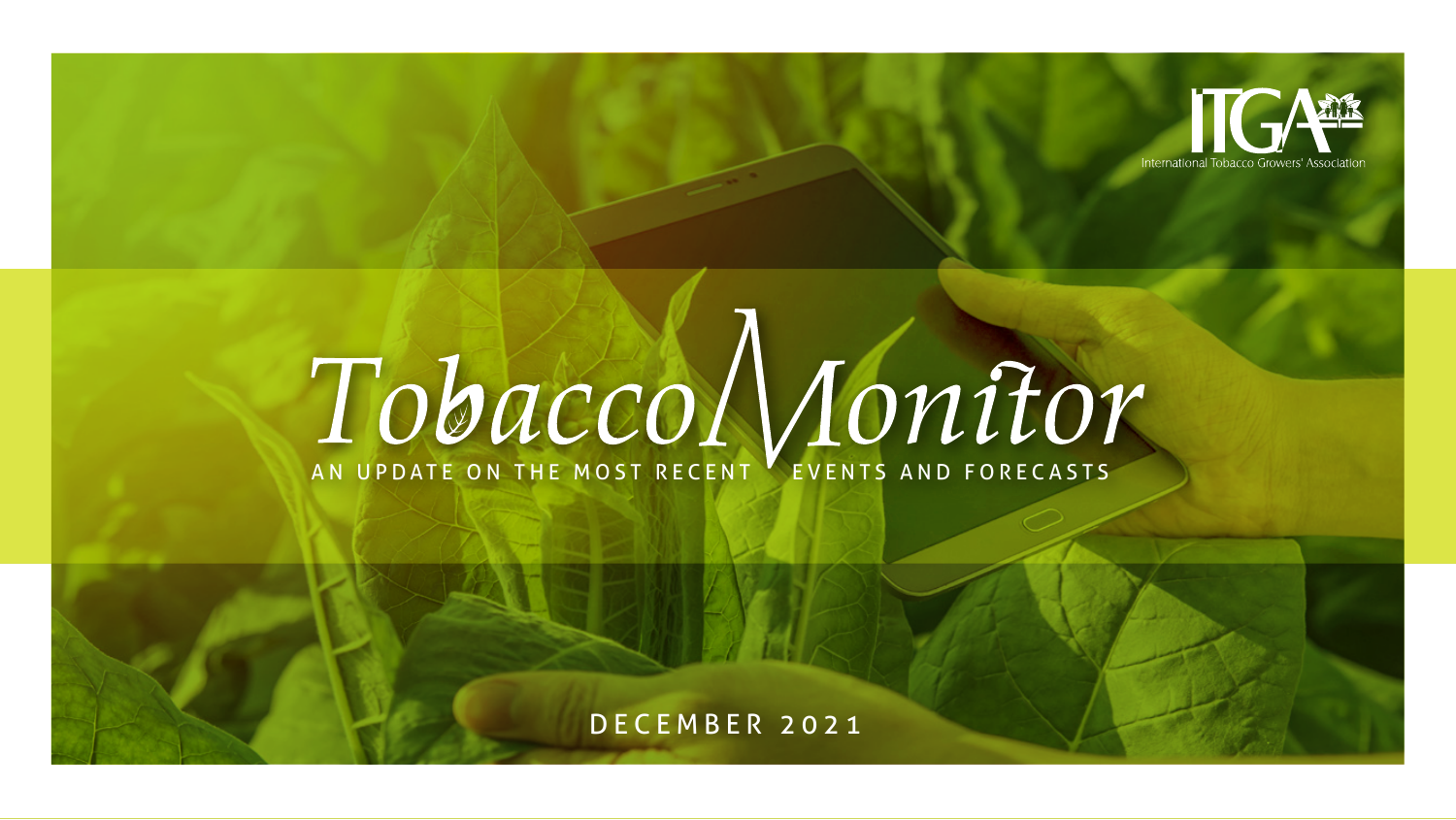### **Crop Monitor**

The Brazilian Tobacco Growers Association (Afubra) revealed the first estimate for the 2021/2022 tobacco crop in the three southern states of **Brazil**  - 569,539 tons. The numbers show a reduction of 9.4% compared to the last season that closed at 628,489 tons. In terms of planted area, there was a reduction of 9.8%, from 273,317 hectares to 243,590 hectares. The expected productivity is 2,310 kg/ha; while in the last harvest, it was 2,299 kg/ha. Afubra's President highlighted that the reduction in the tobacco production area was expected: "This is not negative, on the contrary, it is necessary, since, for several harvests, Afubra and the entities representing tobacco growers warn of the need to adapt our product offer to market demand. Another factor that weighed in this reduction in planting was the great frustration that tobacco growers had in the last harvest, in the commercialization. With other crops providing greater profitability, many producers are investing even more in the diversification of their properties".

**Brazil's leaf tobacco sector "inaugurated" the** tobacco harvest on October 28, the Tobacco Growers' Day, in **Rio Grande do Sul**, which is the principal tobacco growing region in the country and home to 71,000 tobacco farmers.

During the opening event, SindiTabaco's President emphasized the inauguration of the harvest is an excellent opportunity to acknowledge tobacco farmers' social and economic contributions. Around 10% of **Rio Grande do Sul** exports last year consisted of tobacco shipments, making it a vital component of the local economy.



The agenda of the tobacco harvest opening ceremony and the celebration of the Tobacco Growers' Day, also included the signing of the technical cooperation term of the Corn, Bean and Pastureland after Tobacco Harvest Program, which, in **Rio Grande do Sul**, is run in partnership with the state government, through the Secretariat of Agriculture. The diversification program is supported by the SindiTabaco, Afubra and SEAPDR, and also counts on the participation of such entities as Emater, Fetag and Farsul. The program encourages diversification moves and the maximum use of the resources of rural properties. It suggests both pasturelands and the cultivation of grain crops after tobacco harvest, as a manner to make the most of the land.

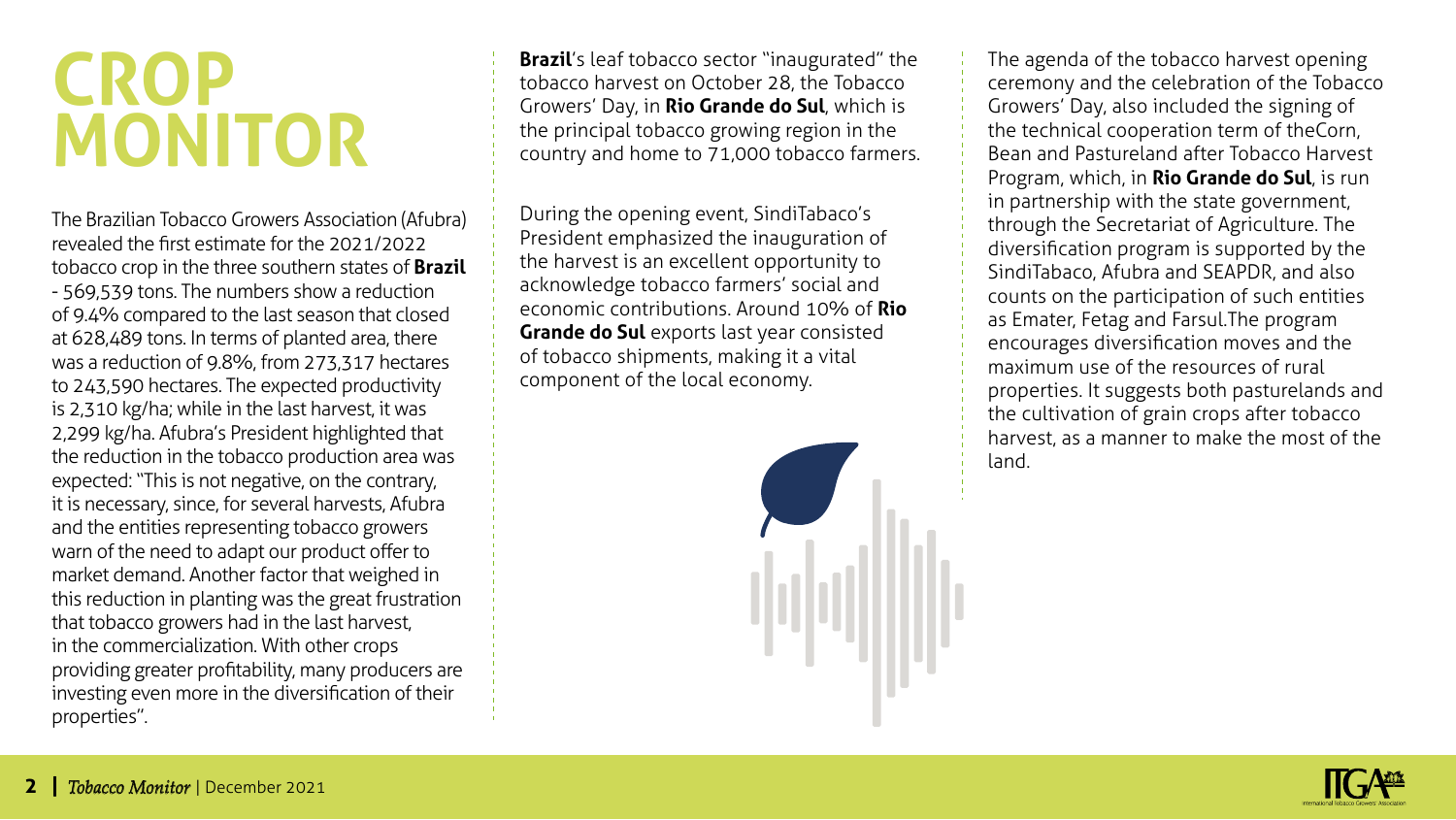The Leaf Tobacco Deliberative Council in **Japan** released its report on the consultation for domestic tobacco cultivation area and purchase prices for 2022. The domestic tobacco cultivation area will be set at 3,889 hectares, a decrease of 34% compared to the cultivation area of the previous year. The leaf tobacco purchase price will remain unchanged from last year at an average of JPN 1,924.15 (around USD 16.95) per kilogram for all leaf types. In addition, as a result of the cultivation area adjustment, the Leaf Tobacco Deliberative Council agrees to reduce the total tobacco cultivation area in **Japan**. 1,729 Japanese leaf tobacco growers indicated their intention to cease tobacco cultivation, resulting in a reduction of the total area of tobacco cultivation to 1,822 hectares.

The signing up deadline for the 2021/22 tobacco farming season in **Zimbabwe** revealed a decrease in the number of tobacco farmers registered. According to the Tobacco Industry and Marketing Board (TIMB) 110,772 tobacco farmers have registered, while during the previous year that number was 112,472. Alternatively, the area under irrigated tobacco has increased by 50% to 15,000 hectares due to adequate amounts of rain.

Sources have revealed that **Syria**'s tobacco crop output continues to rise with farmers in Hama province having finished harvesting for the current season. The latest production was about 1,734 tonnes, including 1,504 tonnes of FCV and 237 tonnes of Burley. Tobacco cultivation is concentrated in **Freekeh**, **Shataha**, **Salhab**, **Ain al-Krum**, **al-Asharnah** and **Nahr al-Bared regions**.

Tobacco sales in **Tanzania** increased to 57 million kg in 2020-2021. As a reference, sales during the 2017-2018 season amounted to around 39 million kg. The improvement, according to Deputy Minister for Agriculture, was a result of massive awareness campaigns being undertaken by the government. During the current season, about eight local buying companies had entered into contracts with producers of tobacco countrywide. **Tanzania**  is eyeing the **Chinese** market for potential tobacco revenue growth in the immediate future.



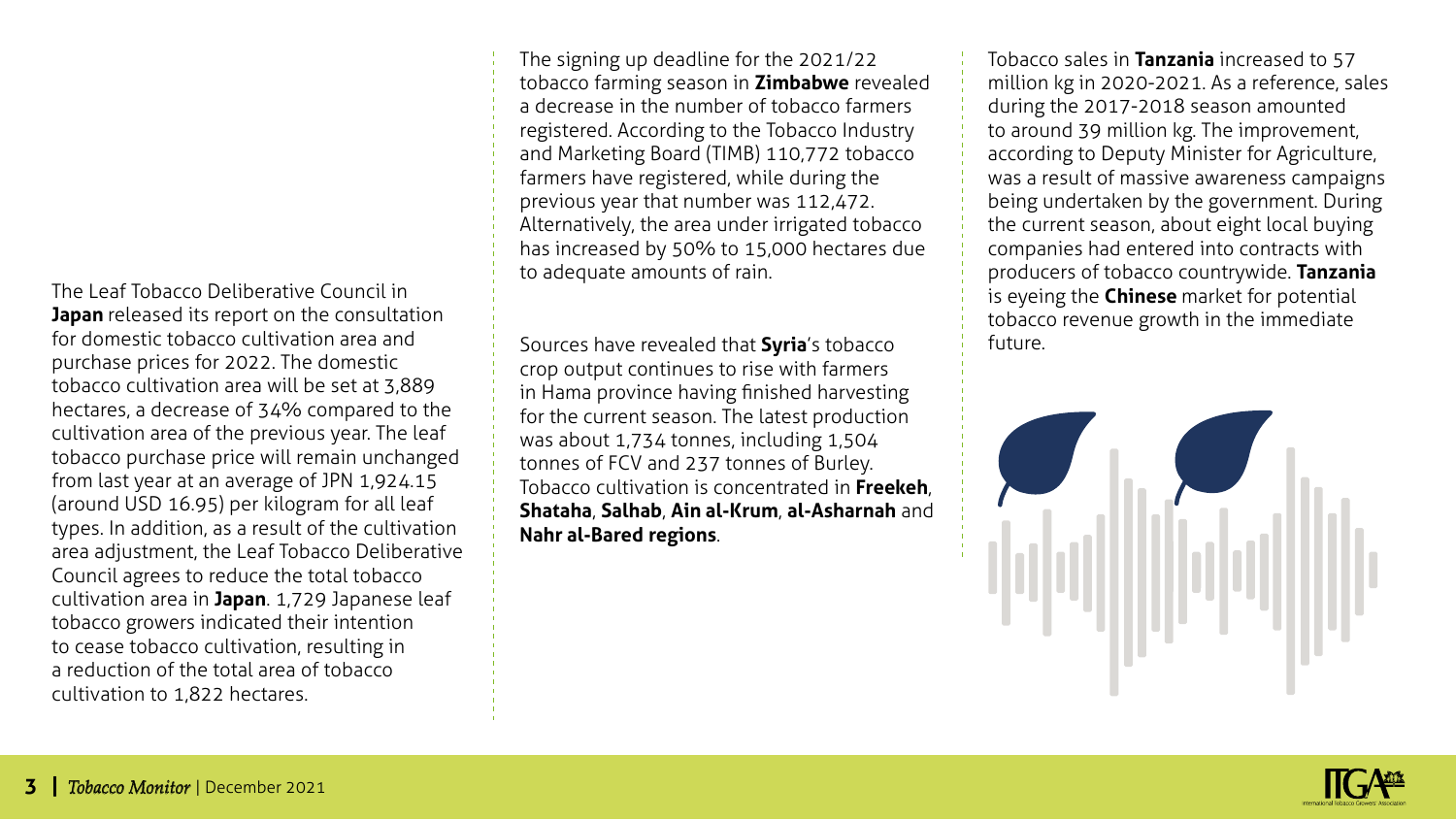#### **Regulations**

The new Build Back Better plan in the **US** that was briefly discussed in Tobacco Monitor's October edition continues to capture the spotlight in the most profitable market in the world. While the initially proposed increases in taxation for traditional tobacco products were removed, the ones for vapour have remained. The latest version of the bill calls for USD 50.33 per 1,810 milligrams of nicotine for "any nicotine product that has been extracted, concentrated or synthesized." The previously proposed vapor tax was USD 100.66 per 1,810 mg. Vapour advocates have voiced their concerns that such measures are likely to increase tobacco smoking prevalence.

Meanwhile, the **US** pictorial health warnings were postponed once again. The new effective date for the FDA's final rule on

During ITGA's AGM 2021, Michiel Reerink, Alliance One International Corporate Affairs Director, provided a detailed update about the recently held COP 9. The reports about technical matters including heated tobacco, research of evidence on novel and emerging products as well as the guidelines on advertising were deferred without discussion until COP10. Another focus of the presentation was the increasing regulatory requirements around supply chains and **EU**'s resolution on corporate accountability. It is very likely that in the near future companies that want to sell products in the **EU** will be required to do supply chain due diligence in order to demonstrate there are no violations of human rights and no environmental standards are being broken. Reerink advised that every company and supplier should prepare for this legislation accordingly.

Tobacco plain packaging continues to gain momentum **worldwide**, according to a new report released by the Canadian Cancer Society. At the moment, 21 countries have adopted such regulations, while 14 others are in different stages of implementing the measure.

Plain packaging includes health warnings on packages and prohibits tobacco company branding such as colors, logos and design elements. It also requires the brand name to be a standard font size, style and location on the package and the brand portion of each package to be the same color, such as an unattractive brown. The package format is also standardized.



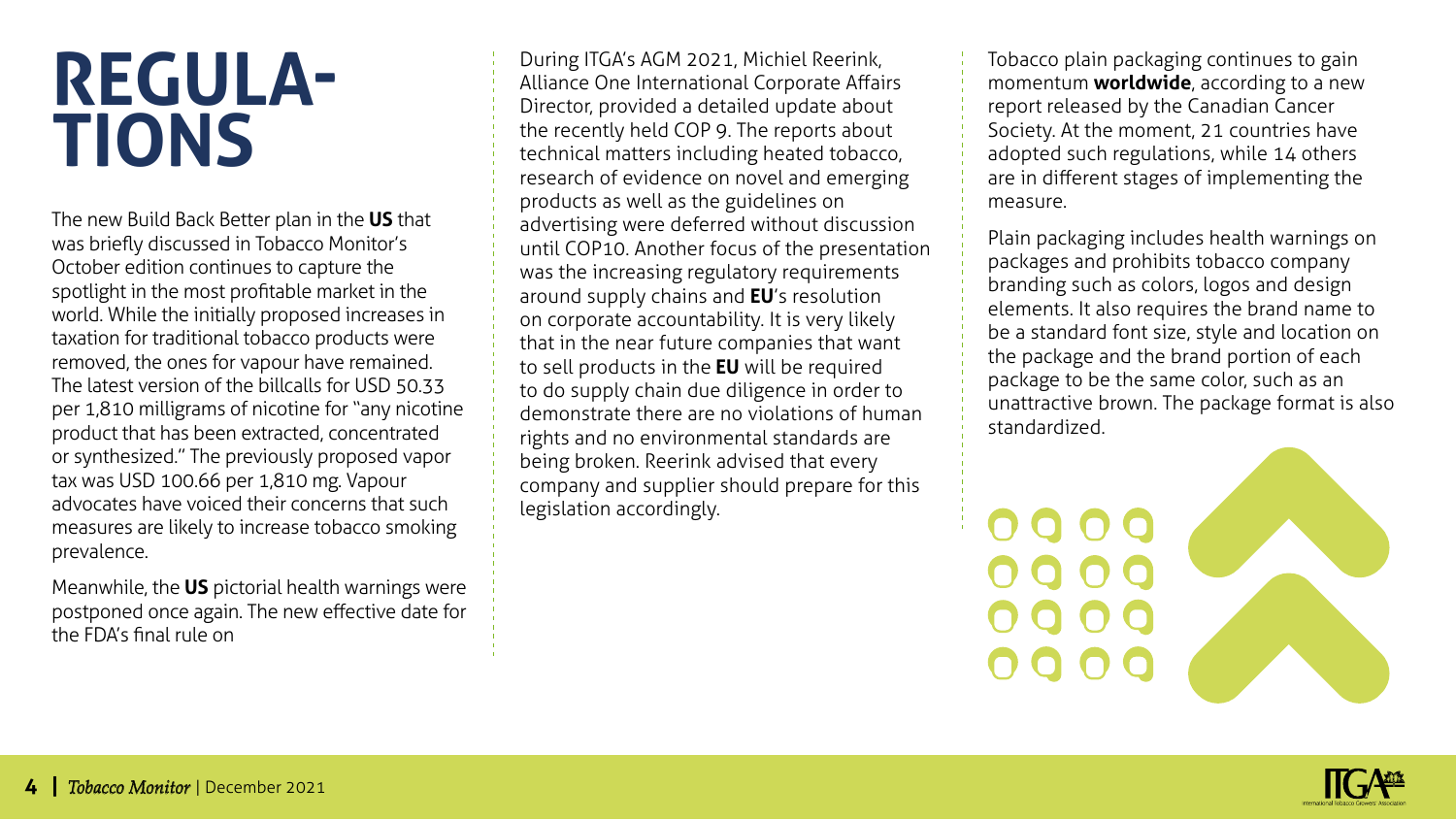**US** President Biden announced that he would nominate Dr. Robert M. Califf, a former commissioner of the **US** Food and Drug Administration (FDA), to lead the agency again. His decision ends nearly a year of political uncertainty as the White House vetted then dropped several candidates after complaints that some were too close to the pharmaceutical industry. Califf has been a forceful advocate for tobacco control.

The **Spanish** Society of Pulmonary and Thoracic Surgery (SEPAR) has asked for the country's anti-smoking laws to be updated and reinforced to help people stop smoking. Among the proposed measures are: increase of prices for nicotine products, tightening the restrictions on smoking in public places, plain packaging and more aid and health care to help people quit smoking.

The **Taipei** City Government became **Taiwan**'s first local government to pass a jurisdictionwide ban on e-cigarettes via a self-government ordinance. If the measure is ratified, the city would impose a broad-ranging prohibition on the sale, advertisement, display and commercial transportation of novel tobacco products, including vaping devices and heated tobacco units. Additionally, vaping and using heated tobacco products is to be banned in a 50m zone around schools.

**New Zealand** has banned smoking in cars with minors effective 28 November. The measure is part of the government's commitment to achieve its "Smokefree 2025" target and follows moves such as plain packaging of cigarettes, a retail display ban and progressive vaping legislation that supports vaping use as a quit-smoking tool. **The country is often at the forefront of innovative legislative measures regarding tobacco.**

The government of **Malaysia** intends to introduce excise duties on all vapor products containing nicotine. British American Tobacco (BAT) representatives commended the action, saying it was a right move towards tobacco harm reduction in **Malaysia**. Alternatively, the Malaysian Council for Tobacco Control and its partner NGOs are opposed to the proposal and suggest banning e-cigarettes altogether instead. At the moment, there is no regulatory framework guiding the industry in the country.



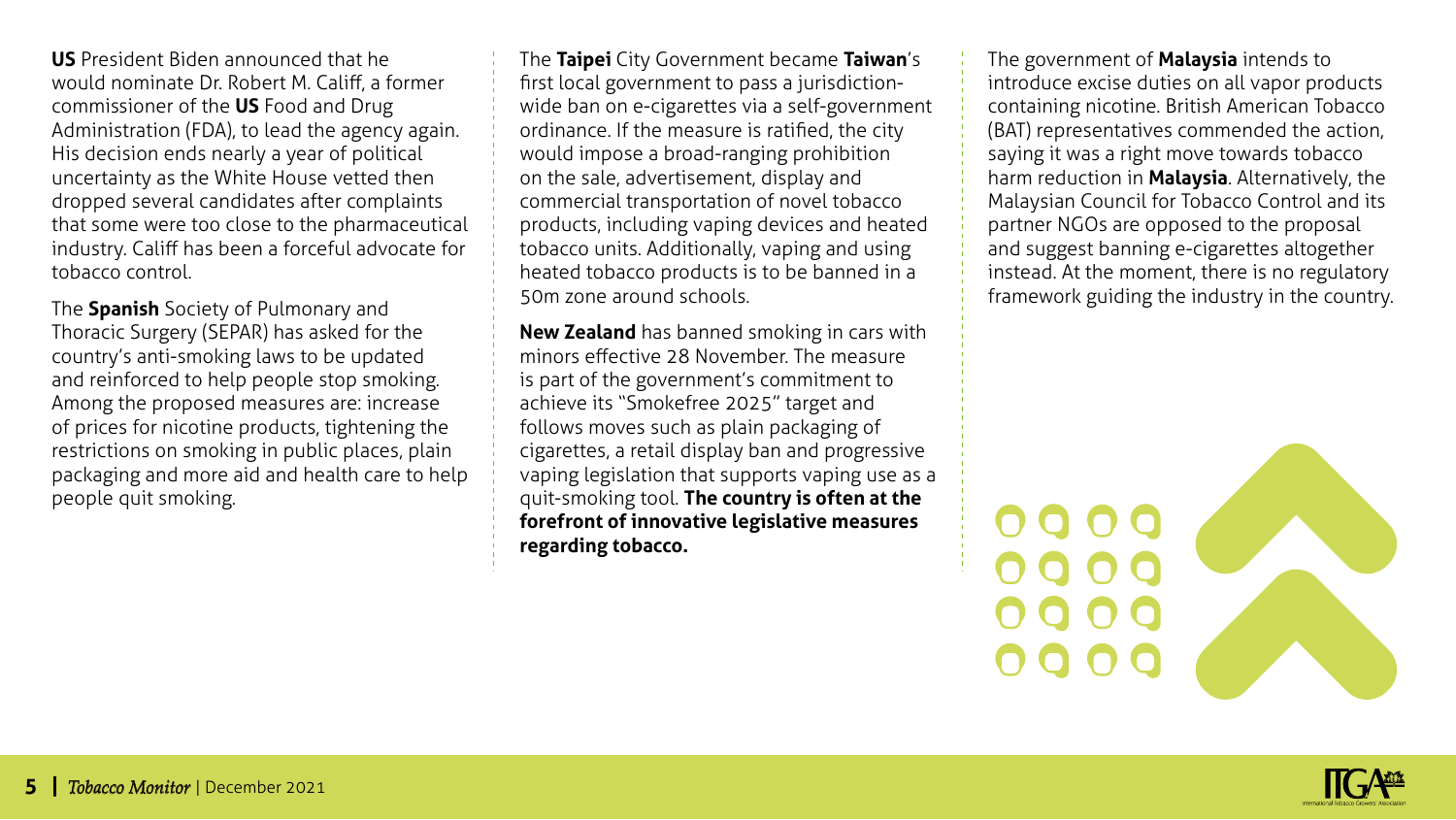#### **Industry Updates**

**China**'s State Council has amended the country's tobacco monopoly law to include vapour products in local regulations. As a result, new types of tobacco products, such as e-cigarettes, will be managed like combustible cigarettes. This is a signal that e-cigarettes, which have stood in a grey area of government regulation for a long time, are finally moved under supervision in **China**. **This could certainly be interpreted as a major developmentin the global e-cigarette scene.** China is the biggest market for tobacco products in the world and also the major manufacturer of vaping hardware globally. While this could hurt the short term prospects of some local companies, it likely improves the long-term trajectory of the category. It is not surprising that leading Chinese e-cigarette manufacturers have welcomed the step.

Philip Morris International (PMI) met with the FDA in the **US** to present its argument for why the tobacco giant and Altriashould be allowed to import and sell IQOS heated tobacco in the market. The **US** Trade Representative will make a recommendation to President Joe Biden after listening to input from a number of agencies, including the FDA. The company's argument to keep selling IQOS includes the public health benefit of the device.

According to experts, in the worst case scenario for Altria and PMI, the two companies would have to go back to the drawing board, moving production to the **US** or changing up the design enough to avoid patent infringement claims.

Later in November, the **US** Trade Representative has upheld the International Trade Commission's (ITC) PMI's IQOS tobacco heating device infringes on patents held by BAT. As a result of the ITC ruling, Philip Morris USA (Altria) is barred from importing PMI's IQOS 2.4, IQOS 3, IQOS 3 Duo heat-not-burn products. It also was ordered to halt future sales of Marlboro HeatSticks already in the **US**. Altria will likely appeal to the US Court of Appeals for the Federal Circuit, which handles patent lawsuits. That process could take up to a year to reach a decision, with the likelihood of a successful appeal not favourable.



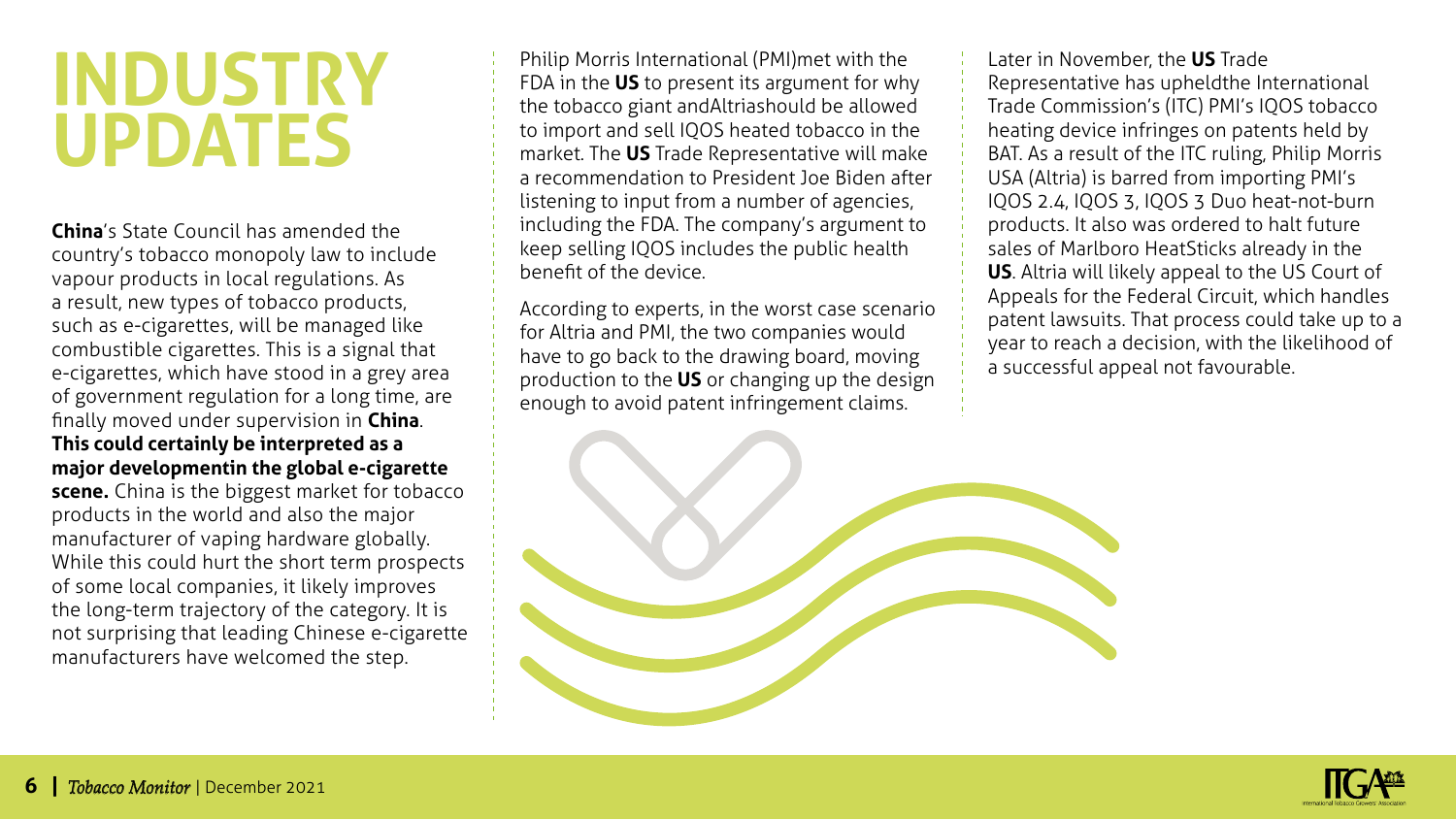plan to transform Imperial is divided into two distinct periods: "The year ahead will

September 2021:

Imperial Brands reported its full year

results statement for the period ending 30

• Revenue is up 0.7% to GBP 32,791 million, while operating profit is up

the contributions from the divested

• In organic adjusted terms, which excludes

Premium Cigar Division, Revenue is down -1.9%, while operating profit is up 2.1%.

According to company officials, the five-year

15.2% to GBP 3,146 million.

complete the two-yearstrengthening phase, with further investment in our five priority markets and NGP pilots, the embedding of new ways of working and costsaving initiatives. This period builds the foundations for the subsequent three-year phase, which focuses on the acceleration of returns and sustainable growth in shareholder value."

**Dutch** researchers are calling on the government to substantially increase local tobacco taxes to successfully encourage smokers to quit. Their study found that half of **Dutch** smokers surveyed would only quit if cigarettes cost EUR 60.00 per pack, while 10% would quit if cigarettes cost at least EUR 12.00 per pack. Cigarettes in the **Netherlands** currently cost on average EUR 8.20 per pack and this is scheduled to rise to EUR 10.00 by 2023. The current smoking prevalence in the **Netherlands** is 22%, with the government aiming to bring levels down to 5% by 2040. This is in line with smokefree targets in a number of other developed markets around the world.

Eurostat released the latest statistics related to tobacco use in the **EU**. According to the study, the average of daily smokers for the region stood at 18.4%. About 5.9% of **EU** citizens smoked more than 20 cigarettes a day. Across the **EU** Member States, the countries with the largest shares of daily cigarette smokers were **Bulgaria** (28.7%), **Greece** (23.6%), **Latvia** (22.1%), **Germany** (21.9%) and **Croatia** (21.8%). Alternatively, the countries with the smallest shares of daily smokers were **Sweden** (6.4%), **Finland** (9.9%), **Luxembourg** (10.5%), **Portugal** (11.5%), and **Denmark** (11.7%).



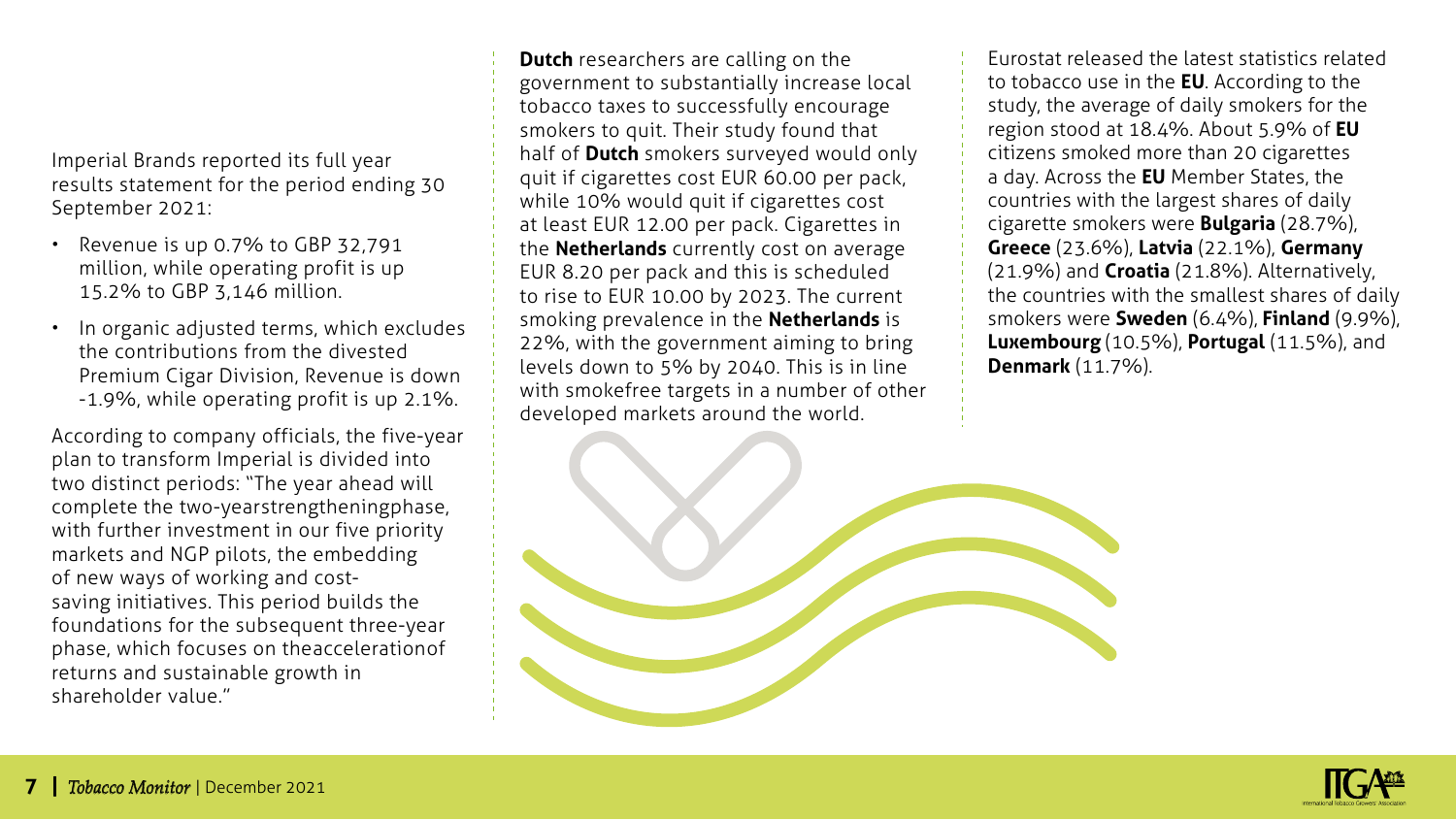#### **Sustainability**

**Germany** is likely to become the first European country to legalise cannabis and authorise its sale for recreational purposes, as a result of a coalition agreement for a new government. According to a recent study, legalising cannabis could bring Germany annual tax revenues and cost savings of about EUR 4.7 billion (USD 5.3 billion) and create 27,000 new jobs.

According to Euromonitor International, the global cannabis sector that consists of Adult-Use, Medicinal and CBD products, could be valued at over USD 90 billion by 2026.

PMI announced its plans to dedicate a further USD 200 million to investments in early and growth-stage companies through PM Equity Partner (PMEP), PMI's corporate venture capital arm. This allocation follows a 2016 commitment of USD 150 million that PMEP has since invested and is intended to support PMI's smoke-free and beyond nicotine ambitions. PMEP is focusing on four distinct segments: Life science innovations, such as inhaled therapeutics. Industrial technologies like industrial robotics and automation, the internet of things, and technology-based process optimization. Product technologies, particularly those that relate to inhalation and aerosolization, chemical formulation, and bio-authentication. Consumer engagement technologies, such as user identification and age authentication, innovative customer care, and experience management.

22 July 19



Essentra Filters, a major filter manufacturer for the industry, has launched a new product - ECO Active Filter, the latest item in its proprietary range of sustainable filters. Developed as an alternative to active carbon acetate filters, ECO Active is plastic-free and 100% biodegradable. **This goes in line with the global regulatory push to limit cigarette butts pollution and reduce plastic waste to more manageable levels.** 

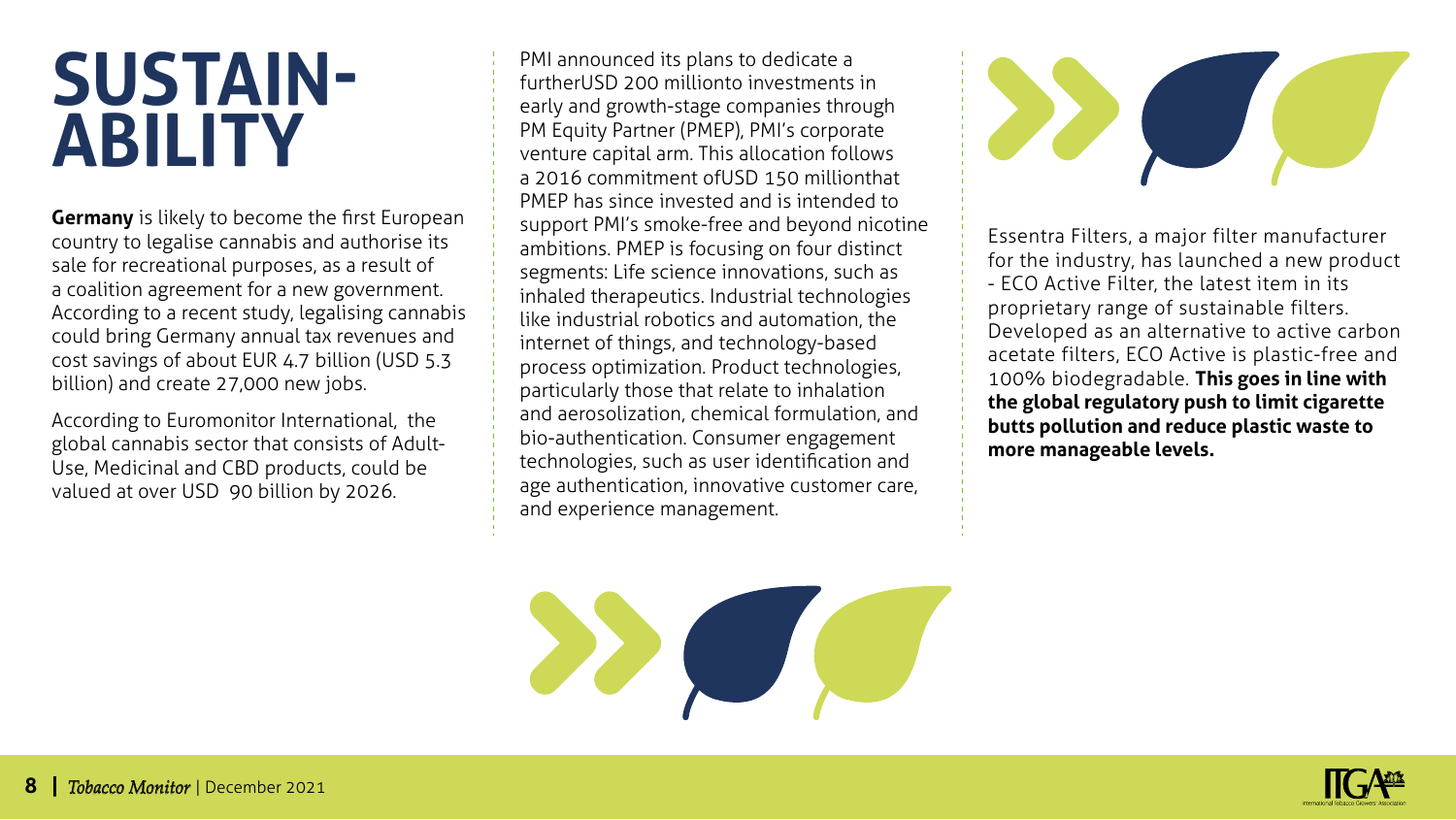

According to recent reports, **Australian** scientists are training oyster mushrooms to "eat" tobacco butts. The process involves breaking down their microplastics and creating a reusable product. Expert studies have found out that about 4.5 trillion cigarette butts are tossed away as litterworldwide every year. In Australia, each year 8 billion butts are discarded into the environment— about a third of the total number of cigarettes consumed.

Continental Tobaccos Alliance (CTA), a large **Brazilian** tobacco exporter, has been charged with using slave labour in the country's first government action against a tobacco company for conditions on a farm. Nine workers, of whom five were children aged from nine to 16, were rescued from a farm in **Venancio Aires** in the southern state of **Rio Grande do Sul** that had an exclusive contract with the company. CTA argued it was not responsible for the workers but it had a contract with the farm owner who was responsible for hiring. If found guilty of using slave labour after a government review, CTA could be added to Brazil's "dirty list" of companies that have engaged in slave labour. Companies remain on the list for two years and are barred during that period from receiving state loans. The list is also used by international buyers.

The Growing Up Right Institute received the **Brazilian** Child-Friendly Award, which is promoted by the Ministry of Women, Family and Human Rights (MMFDH), through the National Secretariat for the Rights of Children and Adolescents (SNDCA). The practice "Professional Learning as an alternative of the fight against child labor in the rural area" came in the first place in the category Promotion of the Rights of Children and Adolescents, with a grade 80, the highest among all the participants of the seven categories of the announcement.

**You can read more about the Institute in ITGA's latest Tobacco Courier magazine, dedicated to Child Labour elimination initiatives.**



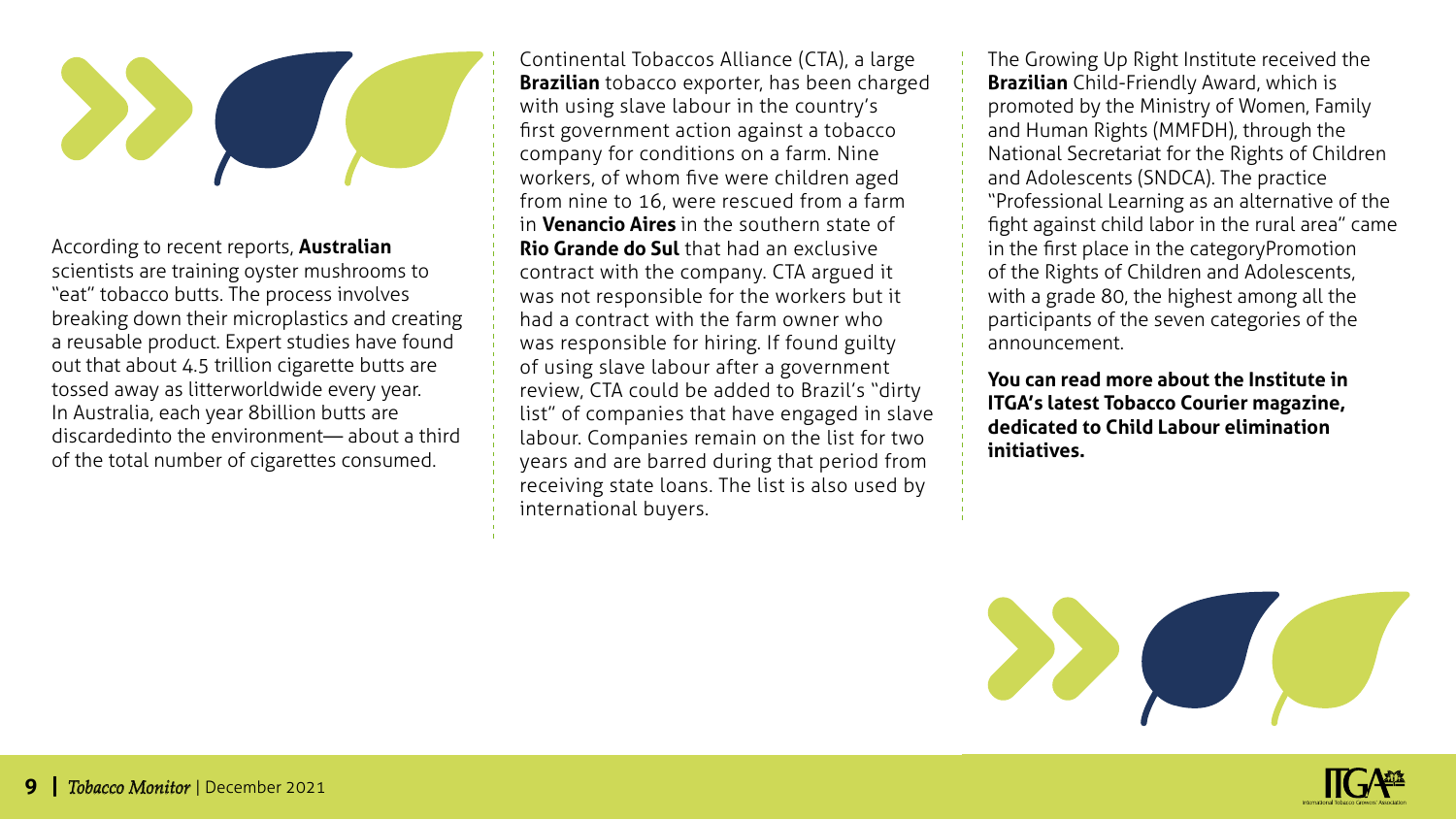